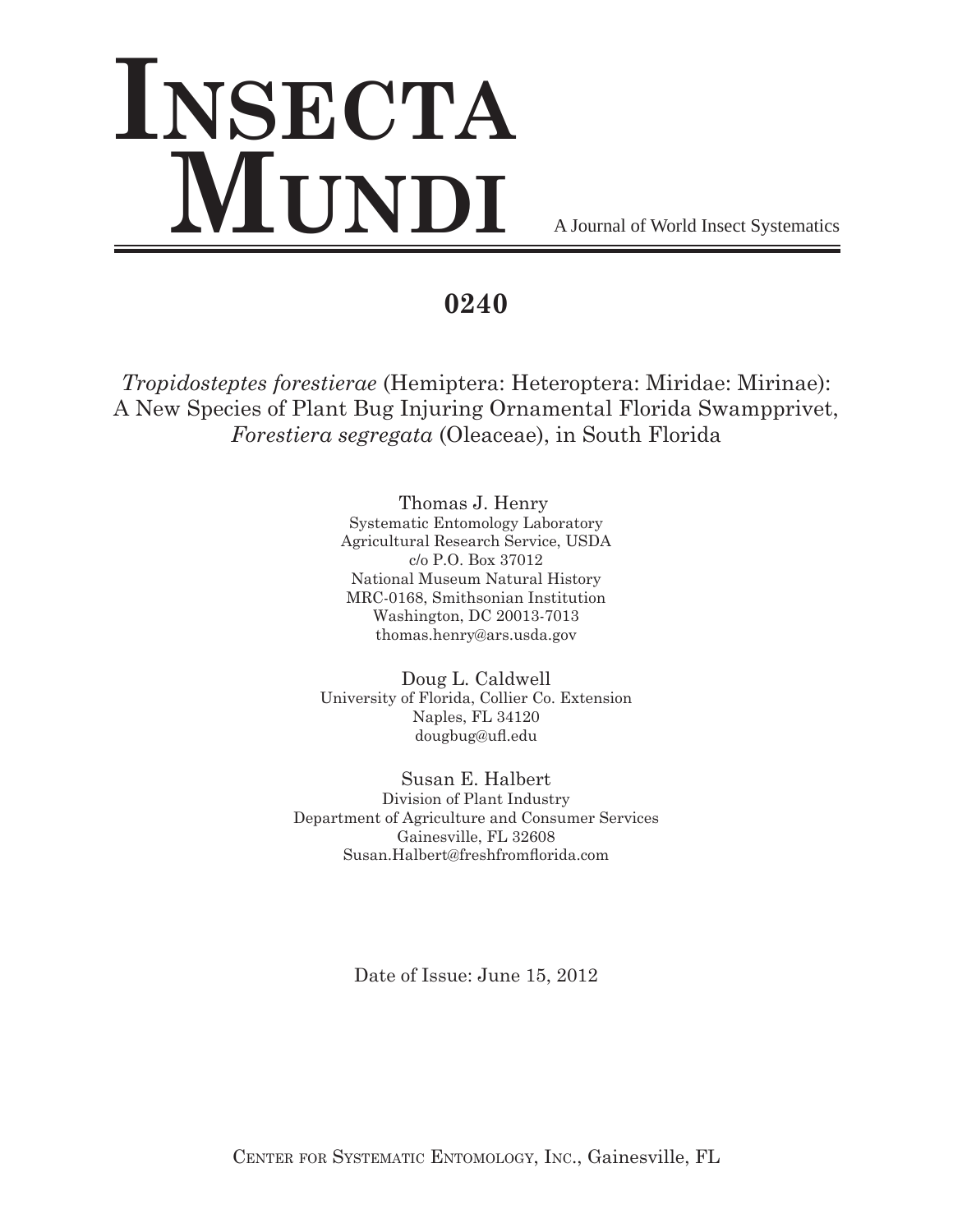Thomas J. Henry, Doug L. Caldwell and Susan E. Halbert *Tropidosteptes forestierae* (Hemiptera: Heteroptera: Miridae: Mirinae): A New Species of Plant Bug Injuring Ornamental Florida Swampprivet, *Forestiera segregata* (Oleaceae), in South Florida

Insecta Mundi 0240: 1–10

## **Published in 2012 by**

Center for Systematic Entomology, Inc. P. O. Box 141874 Gainesville, FL 32614-1874 USA http://www.centerforsystematicentomology.org/

**Insecta Mundi** is a journal primarily devoted to insect systematics, but articles can be published on any non-marine arthropod. Topics considered for publication include systematics, taxonomy, nomenclature, checklists, faunal works, and natural history. **Insecta Mundi** will not consider works in the applied sciences (i.e. medical entomology, pest control research, etc.), and no longer publishes book reviews or editorials. **Insecta Mundi** publishes original research or discoveries in an inexpensive and timely manner, distributing them free via open access on the internet on the date of publication.

**Insecta Mundi** is referenced or abstracted by several sources including the Zoological Record, CAB Abstracts, etc. **Insecta Mundi** is published irregularly throughout the year, with completed manuscripts assigned an individual number. Manuscripts must be peer reviewed prior to submission, after which they are reviewed by the editorial board to ensure quality. One author of each submitted manuscript must be a current member of the Center for Systematic Entomology.

**Managing editor:** Paul E. Skelley, e-mail: insectamundi@gmail.com

**Production editors:** Michael C. Thomas, Brian Armitage, Ian Stocks

**Editorial board:** J. H. Frank, M. J. Paulsen

**Subject editors:** G.B. Edwards, J. Eger, A. Rasmussen, F. Shockley, G. Steck, Ian Stocks, A. Van Pelt, J. Zaspel

**Spanish editors:** Julieta Brambila, Angélico Asenjo

### **Printed copies (ISSN 0749-6737) deposited in libraries of:**

CSIRO, Canberra, ACT, Australia Museu de Zoologia, São Paulo, Brazil Agriculture and Agrifood Canada, Ottawa, ON, Canada The Natural History Museum, London, Great Britain Muzeum i Instytut Zoologiczny PAN, Warsaw, Poland National Taiwan University, Taipei, Taiwan California Academy of Sciences, San Francisco, CA, USA Florida Department of Agriculture and Consumer Services, Gainesville, FL, USA Field Museum of Natural History, Chicago, IL, USA National Museum of Natural History, Smithsonian Institution, Washington, DC, USA Zoological Institute of Russian Academy of Sciences, Saint-Petersburg, Russia

# **Electronic copies (On-Line ISSN 1942-1354, CDROM ISSN 1942-1362) in PDF format:**

Printed CD mailed to all members at end of year. Florida Center for Library Automation: http://purl.fcla.edu/fcla/insectamundi University of Nebraska-Lincoln, Digital Commons: http://digitalcommons.unl.edu/insectamundi/ Goethe-Universität, Frankfurt am Main: http://edocs.ub.uni-frankfurt.de/volltexte/2010/14363/

## **Author instructions** available on the Insecta Mundi page at: http://www.centerforsystematicentomology.org/insectamundi/

Copyright held by the author(s). This is an open access article distributed under the terms of the Creative Commons, Attribution Non-Commercial License, which permits unrestricted non-commercial use, distribution, and reproduction in any medium, provided the original author(s) and source are credited. http://creativecommons.org/ licenses/by-nc/3.0/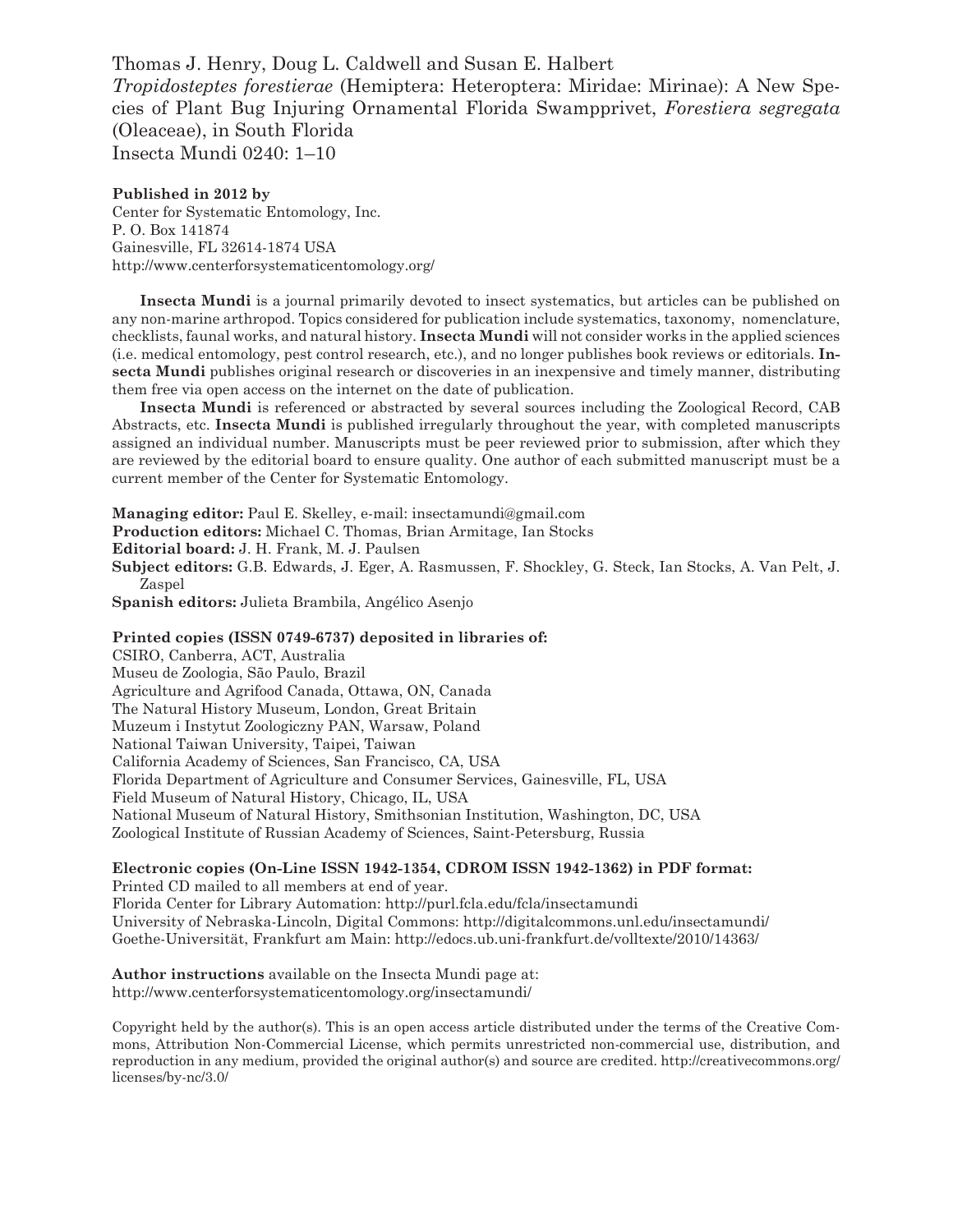*Tropidosteptes forestierae* (Hemiptera: Heteroptera: Miridae: Mirinae): A New Species of Plant Bug Injuring Ornamental Florida Swampprivet, *Forestiera segregata* (Oleaceae), in South Florida

Thomas J. Henry Systematic Entomology Laboratory Agricultural Research Service, USDA c/o P.O. Box 37012 National Museum Natural History MRC-0168, Smithsonian Institution Washington, DC 20013-7013 thomas.henry@ars.usda.gov

Doug L. Caldwell University of Florida, Collier Co. Extension Naples, FL 34120 dougbug@ufl.edu

Susan E. Halbert Division of Plant Industry Department of Agriculture and Consumer Services Gainesville, FL 32608 Susan.Halbert@freshfromflorida.com

**Abstract.** The mirine plant bug *Tropidosteptes forestierae*, **new species** (Hemiptera: Miridae) is described from Collier County, Florida, where it was found causing serious injury to an extensive ornamental hedge of Florida swampprivet, *Forestiera segregata* (Jacq.) Krug and Urb. (Oleaceae). Adult male and female, fifth instar, and egg are described. Color images of the adults, nymph, egg, and injury; scanning photomicrographs of selected adult structures; and illustrations of male genitalia are provided. A key to help distinguish the 16 species of *Tropidosteptes* known to occur in the southeastern United States is given.

**Key words.** Heteroptera, Miridae, Mirinae, *Tropidosteptes*, new species, Florida, host, injury, *Forestiera segregata*

## **Introduction**

Fifty-two species are currently included in the New World plant bug genus *Tropidosteptes* Uhler (Miridae) (Schuh 1995), most of which were previously placed in the synonymic genera *Neoborus* Distant and *Xenoborus* Reuter (Carvalho 1954, Kelton 1978). Of these, 37 species are known from the United States and Canada, with 25 recorded in eastern North America (Henry and Wheeler 1988). Although there are no comprehensive identification keys, Knight (1923) keyed the 13 species known from Connecticut and vicinity; Blatchley (1926) gave a slightly modified version of Knight's (1923) key to eastern U.S. species; Knight (1941) keyed 14 species from Illinois; and Kelton (1980) included nine species in his key to the species of the Canadian prairie provinces.

Most North American species are associated with trees and shrubs in the family Oleaceae, especially species of ash, *Fraxinus* spp. (Knight 1917), and several species in related genera, such as white fringe tree, *Chionanthus virginicus* L. (Knight 1927), and devilwood, *Osmanthus americanus* (L.) Benth. and Hook. f. ex A. Gray (Knight 1923, 1941). Two exceptions in the East are *T. populi* (Knight 1929), described and known only from Illinois on cottonwood (*Populus deltoides* Bartram ex March.), and *T. quercicola* (Johnston 1939), described from Texas on live oak (*Quercus virginiana* Mill.) and later reported from Florida (Halbert 2008). We note that although the latter species clearly is not congeneric with other species of *Tropidosteptes*, we are retaining it in the genus until the group can be revised.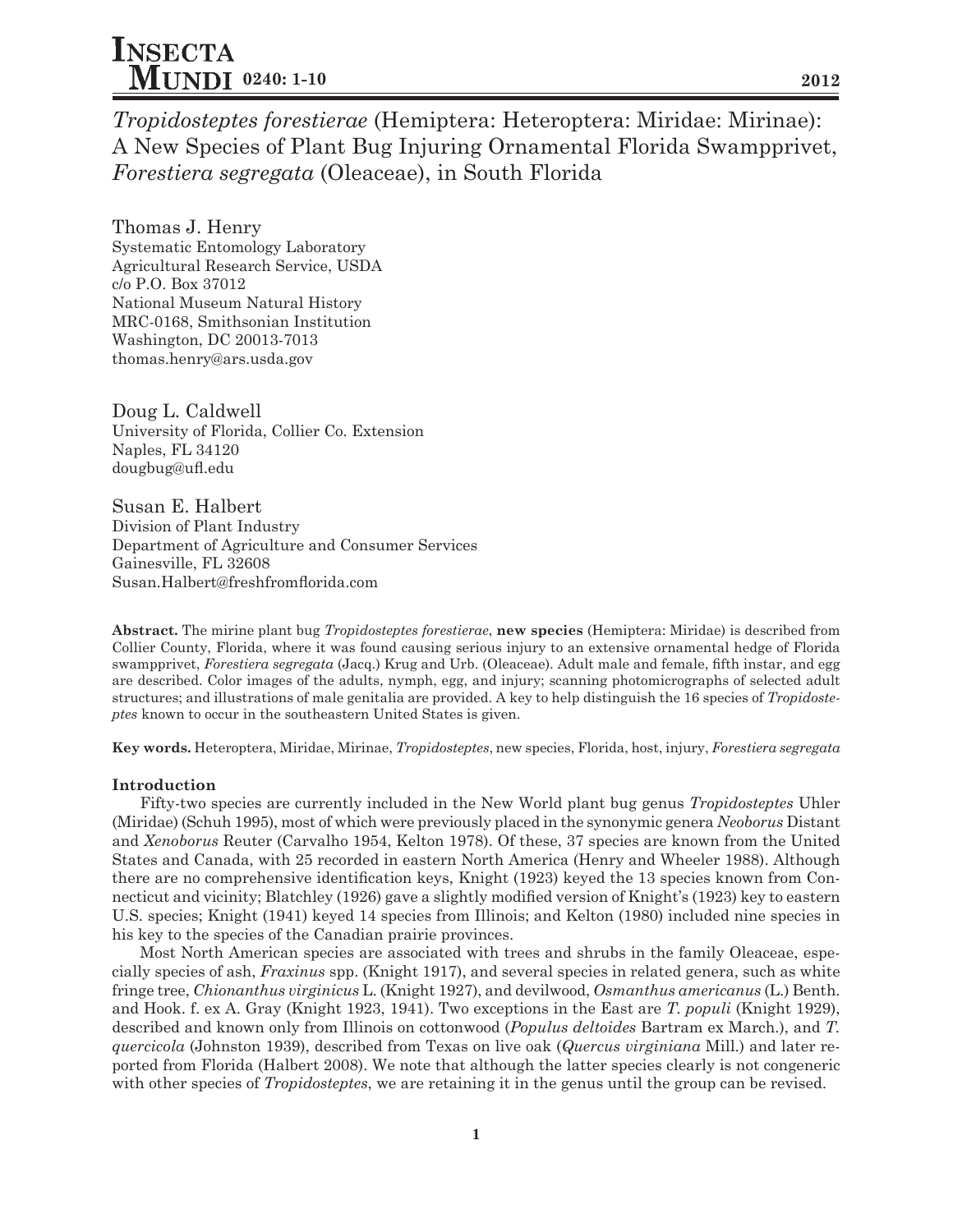Species of the genus typically feed on the abaxial leaf surface, resulting in tiny, tell-tale, white, chlorotic spots on the upper surfaces of the host's foliage (Dickerson and Weiss 1916, Usinger 1945), frequently warranting chemical treatment (Wheeler and Henry 1974). Large populations may cause much more extensive chlorosis, leaf curling, and necrosis, resulting in dead or withered foliage that eventually may drop prematurely, sometimes resulting in total defoliation (Henry 1980; Wheeler 1982, 2001).

In this paper, a new species of *Tropidosteptes* is described from a large population in Collier Co., Florida, that was found severely injuring an ornamental Florida swampprivet, *Forestiera segregata* (Jacq.) Krug and Urb. (Oleaceae) hedge, and a specimen taken in Miami-Dade Co. Color habitus images of the adult male and female, fifth-instar nymph, egg, and foliar damage, a diagnosis and description of the adult, fifth instar, and egg, scanning electron photomicrographs of selected structures, and illustrations of male genitalia are provided. The first key to the 16 species of *Tropidosteptes* occurring in the southeastern United States is given to help distinguish *T. forestierae*.

#### **Materials and Methods**

Color adult habitus images were captured using an EntoVision Imaging Suite that included a JVC KY-75 3CCD digital camera mounted to a Leica M16 zoom lens via a Leica z-step microscope stand. Multiple focal planes were merged using Cartograph 5.6.0 (Microvision Instruments, France) software. Scanning photomicrographs of selected adult structures were taken using a Zeiss EVO/15 scanning electron microscope at 6 kv. The specimen was mounted on a standard 13 mm stub and sputter coated. Habitat images were taken with a Nikon 995 Coolpix digital camera.

Specimens are deposited in the Florida State Collection of Arthropods (**FSCA**), Florida Department of Agriculture and Consumer Services, Gainesville, Florida, and the National Museum of Natural History (**USNM**) collection, Smithsonian Institution, Washington, D.C.

We use the common name Florida swampprivet for *Forestiera segregata*, following the USDA, NRCS (2011) PLANTS Database, but also note that this plant is sometimes referred to more simply as Florida privet (e.g., Betrock's Plant Finder 2011).

## *Tropidosteptes forestierae* **Henry, New Species**

(Fig. 1–17)

**Diagnosis.** *Tropidosteptes forestierae* is distinguished by the overall yellowish-brown color; the narrow, dark brown, transverse line along the carinate basal margin of the head; the yellowish-brown antennal segment I, with the inner surface sometimes dark brown; the dark brown antennal segment II; the pale or whitish collar; the pale yellow, narrow, basal margin of the pronotum and margins of the scutellum; the dark brown, oblique streak at the apex of the corium extending onto the inner basal margin of the cuneus (paracuneus); the yellowish-brown legs, with hind femur sometimes having a subapical dark brown spot or band; and the dense, short, semierect setae on the dorsum.

This new species will key to *Neoborus* in Knight (1923, 1941), based on the vague lateral pronotal carina and the slender first antennal segment. Within the generic key, *T. forestierae* will run in the section for pubescent species (versus glabrous species) to *T. pubescens* (Knight) based on the pubescent dorsum, the pale first antennal segment, the pale dorsum, and the yellow scutellum lacking a median black line. It can be distinguished from *T. pubescens* by the uniformly yellowish-brown dorsum, with only a dark brown streak on the apex of the corium sometimes running onto the base of the cuneus, a dark brown to black line across the carinate basal margin of the head, and sometimes a subapical brown band on each hind femur. *Tropidosteptes pubescens* is pale yellowish brown, with a median dark line on the head, the pronotum is extensively infuscated often with yellow lines, the inner half of the clavus and the apical half of the corium are usually dark brown, and the hind femur lacks a subapical brown spot or band.

Of the pubescent U.S. species of *Tropidosteptes*, *T. forestierae* is most similar to *T. adustus* Knight, *T. canadensis* (Van Duzee), *T. pacificus* (Van Duzee), *T. rufusculus* (Knight), and *T. vittifrons* (Knight) in having an overall yellowish-brown dorsum. All five differ from *T. forestierae* in having a distinct fuscous spot on each pronotal callus; *T. adustus*, *T. canadensis*, *T. rufusculus*, and *T. vittifrons* usually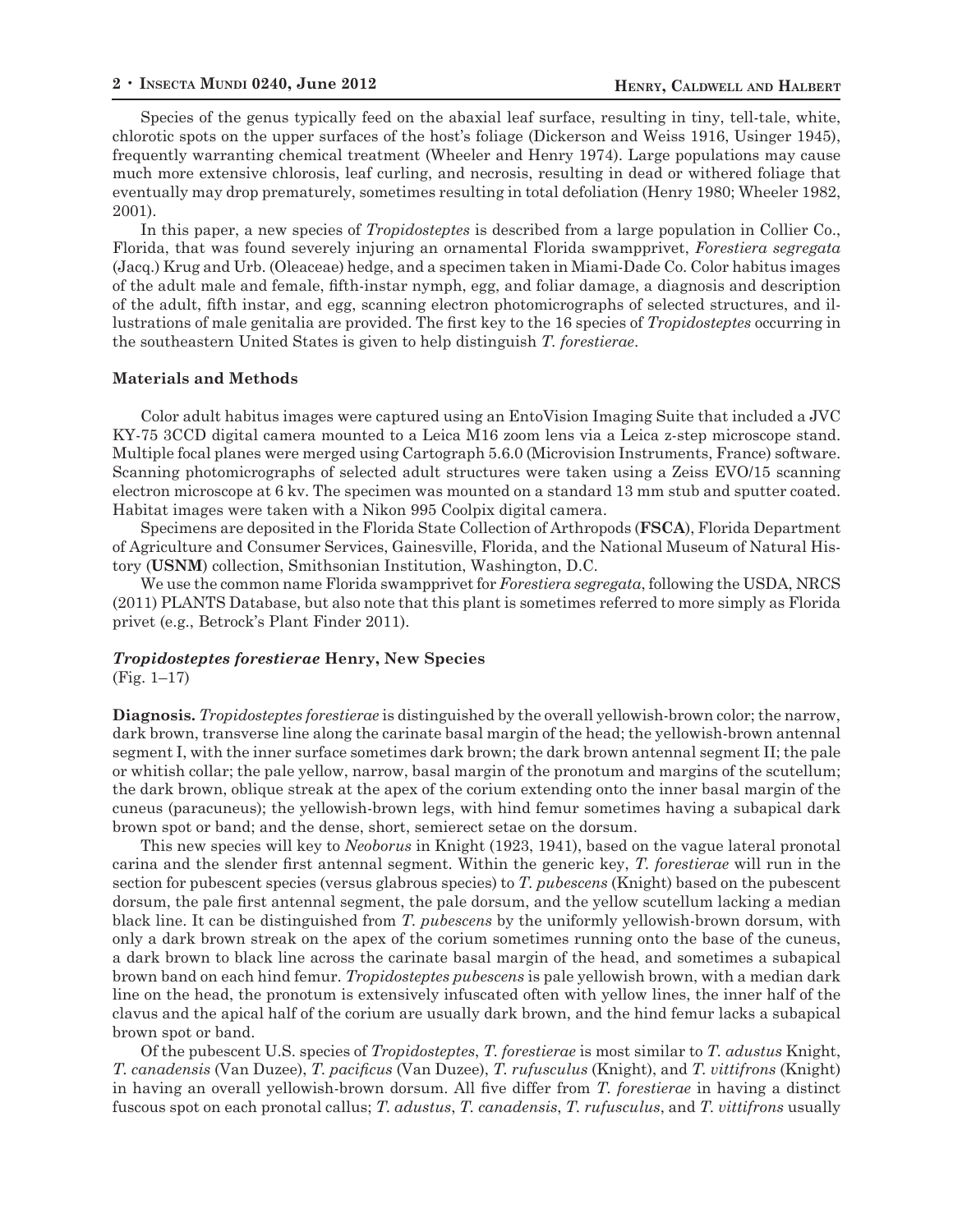

**Figures 1–3.** *Tropidosteptes forestierae*. **1)** Adult male, dorsal aspect. **2)** Adult female, dorsal aspect. **3)** Fifth instar, dorsal aspect.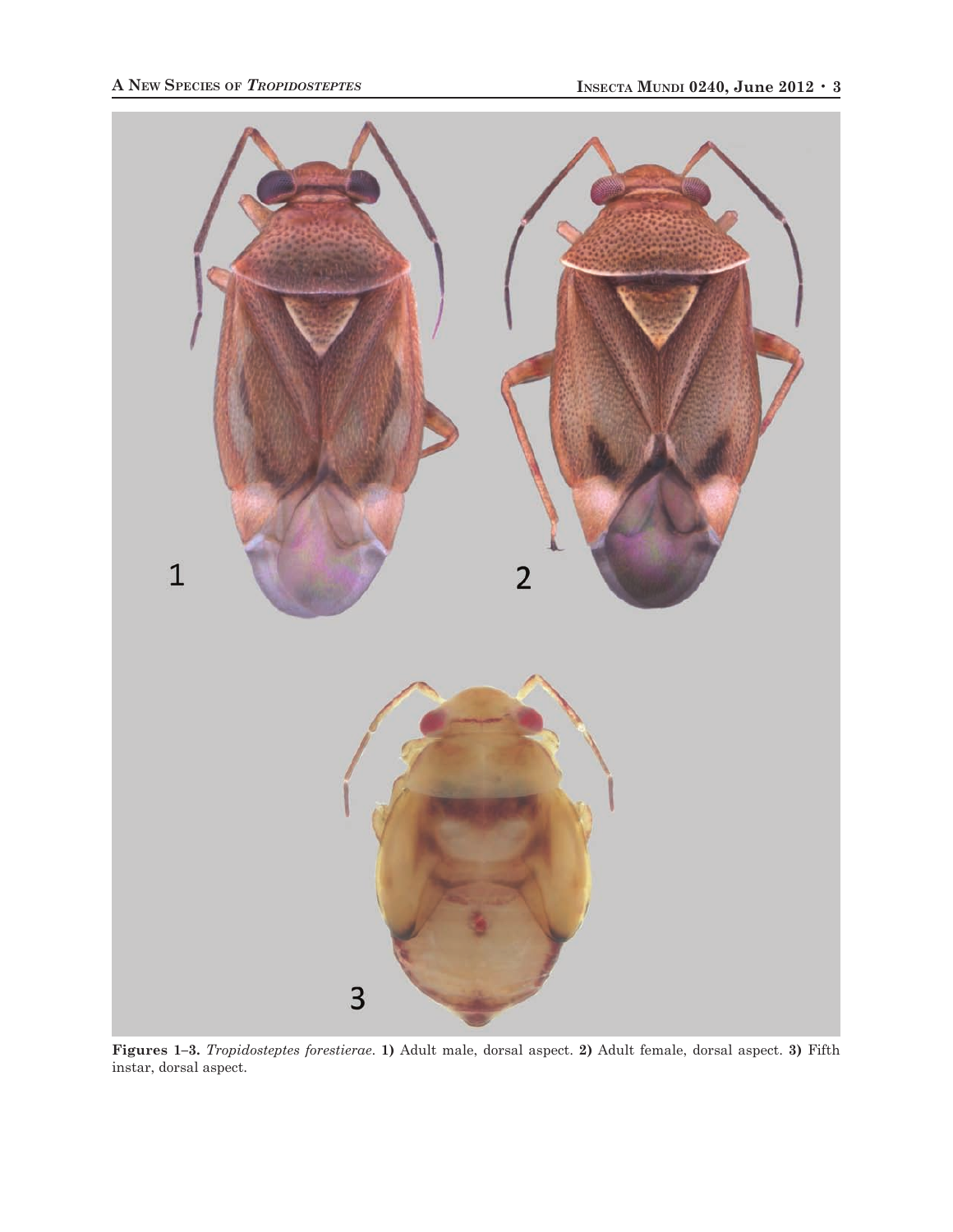

**Figures 4–7.** Scanning electron photomicrographs. 4) Full dorsal aspect. **5)** Full lateral aspect. **6)** Head and pronotum, dorsal aspect. **7)** Head and pronotum, lateral aspect.

have a darker brown scutellum with the median line pale; paler specimens of *T. canadensis* with a uniformly yellow scutellum always have the fuscous or black spots on the calli; and *T. pacificus* has a distinct fuscous spot at the base of each tibia. In addition, T*. canadensis*, *T. pacificus*, and *T. vittifrons* are not known from the Southeast or Florida, thus, reducing possible confusion.

**Description.** *Male* (n = 10; holotype in parentheses) (Fig. 1, 4–5): Dorsal length to apex of hemelytral membrane 3.10–3.52 mm (3.42 mm), dorsal length to base of cuneus 2.24–2.56 mm (2.43 mm), width across widest area of hemelytra 1.34–1.57 mm (1.62 mm). *Head*: Width across eyes 0.85–0.92 mm (0.93 mm), length 0.32–0.35 mm (0.34 mm), narrowest interocular width 0.34–0.35 mm (0.37 mm). *Labium*: Length 0.94–1.04 mm (1.04 mm), extending to base of middle coxae. *Antenna*: Segment I length 0.37–0.38 mm (0.38 mm), II 0.94–1.02 mm (1.02 mm), III 0.43–0.50 mm (0.50 mm), IV 0.32–0.34 mm (0.35 mm). *Pronotum*: Median length 0.72–0.78 mm (0.78 mm), basal width 1.25–1.38 mm (1.39 mm).

COLORATION: *Head:* Shiny yellowish brown, with apex of clypeus (tylus) more pale reddish brown, transverse carina at base of vertex between eyes narrowly fuscous to black; eyes brown, tinged with red. *Labium*: Pale yellowish brown, apical half of segment IV dark brown. *Antenna:* Segment I uniformly yellowish brown, with inner half sometimes darker brown; segments II–IV dark brown to fuscous. *Pronotum*: Yellowish brown, collar pale or whitish, calli yellowish brown to slightly more reddish brown on some specimens, posterior margin narrowly pale yellow. *Scutellum*: Yellowish brown, lateral margins broadly pale yellow. *Hemelytron*: Yellowish brown, cuneus slightly paler brown; apex of corium near inner basal margin of cuneus with an oblique, elongate, dark brown mark extending slightly onto inner angle (paracuneus) of cuneus; membrane dark smoky translucent brown, veins and small spot adjacent to large areole darker brown. *Ostiolar evaporative area* (Fig. 9): Uniformly pale or whitish. *Ventral surface*: Thorax dark brown to reddish brown ventrally; propleural area yellowish brown, ventral margin and meso- and metapleura dark brown; abdomen yellowish brown, upper lateral margins often darker brown. *Legs*: Coxa and trochanters uniformly pale yellow; femora pale yellow,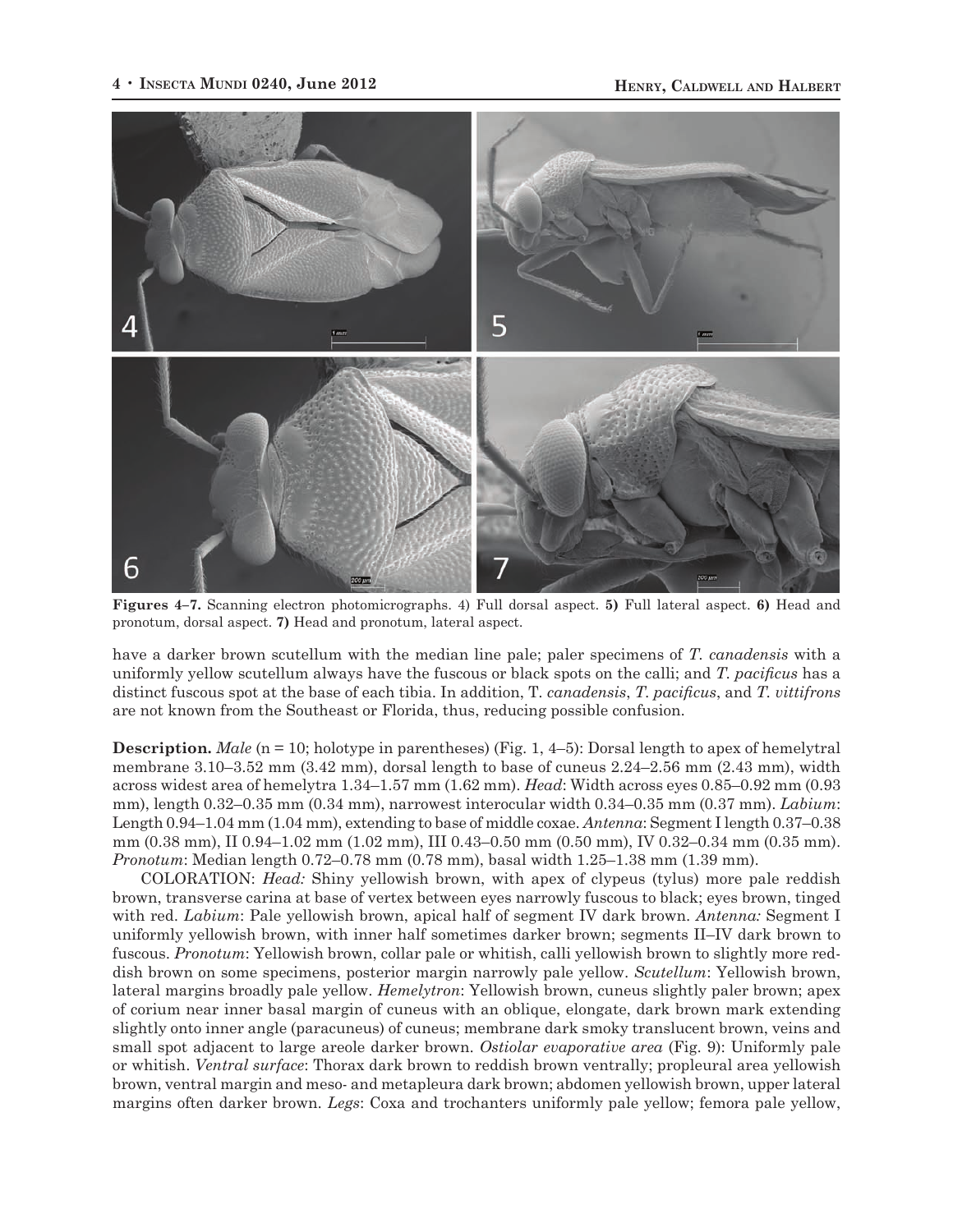

**Figures 9–11.** Scanning electron photomicrographs. **8)** Head, frontal aspect. **9)** Ostiolar evaporative area. **10)**  Male genital capsule, caudal aspect. **11)** Claw.

hind femur sometimes with a subapical dark brown band or blotch dorsally; tibiae yellowish to slightly darker yellowish brown, with a short, narrow, brown line or spot at base of each; tarsi yellowish brown, apical half of last tarsomere and claws (Fig. 11) dark brown, with broad, fleshy, divergent parempodia.

STRUCTURE, TEXTURE, AND VESTITURE: *Head* (Fig. 6–8): Shiny, largely impunctate, except for a U-shaped row of punctures, three punctures wide, extending from the base of each antenna along the inner margin of each eye and across vertex; basal margin along vertex narrowly carinate; eyes coarsely granulate; nearly glabrous except for a few short, recumbent setae at apex of tylus and along U-shaped row of punctures. *Antenna:* Segment I with only a few scattered semierect setae; segment II thickly set with recumbent and semierect setae, some subequal to diameter of segment; segments III and IV with numerous recumbent and semierect setae, some nearly equal to two times diameter of each segment. *Pronotum*: Trapeziform, lateral margins straight, basal margin weakly convex; collar broad, impunctate, subequal to diameter of antennal segment I; evenly scattered with deep, setigerous, brown-stained punctures, except for shiny, impunctate calli. *Scutellum*: Equilateral, evenly scattered with deep, setigerous punctures, except for impunctate pale lateral margins. *Hemelytron*: Evenly scattered with shallow, setigerous punctures; setae semierect, pale brown.

*Male genitalia* (Fig. 10): *Left paramere* (Fig. 12): Stout, with broad basal sensory lobe and a long, curving, apically hooked distal arm. *Right paramere* (Fig. 13): Slender, broadening through middle, and narrowing distally, with a small apical hook. *Endosoma* (Fig. 14): Largely membranous, with a distinct secondary gonopore and a single sclerotized spicule, densely covered with tiny spines on distal half.

*Female* (n = 10) (Fig. 2): Dorsal length to apex of hemelytral membrane 3.36–3.84 mm, dorsal length to base of cuneus 2.66–2.78 mm, width across widest area of hemelytra 1.70–1.73 mm. *Head*: Width across eyes 0.96–0.99 mm, length 0.37–0.40 mm, narrowest interocular width 0.43–0.45 mm. *Labium*: Length 1.09–1.10 mm, extending to middle coxae. *Antenna*: Segment I length 0.35–0.37 mm, II 0.90–0.96 mm, III 0.48–0.50 mm, IV 0.29–0.30 mm. *Pronotum*: Median length 0.83–0.91 mm, basal width 1.49–1.60 mm.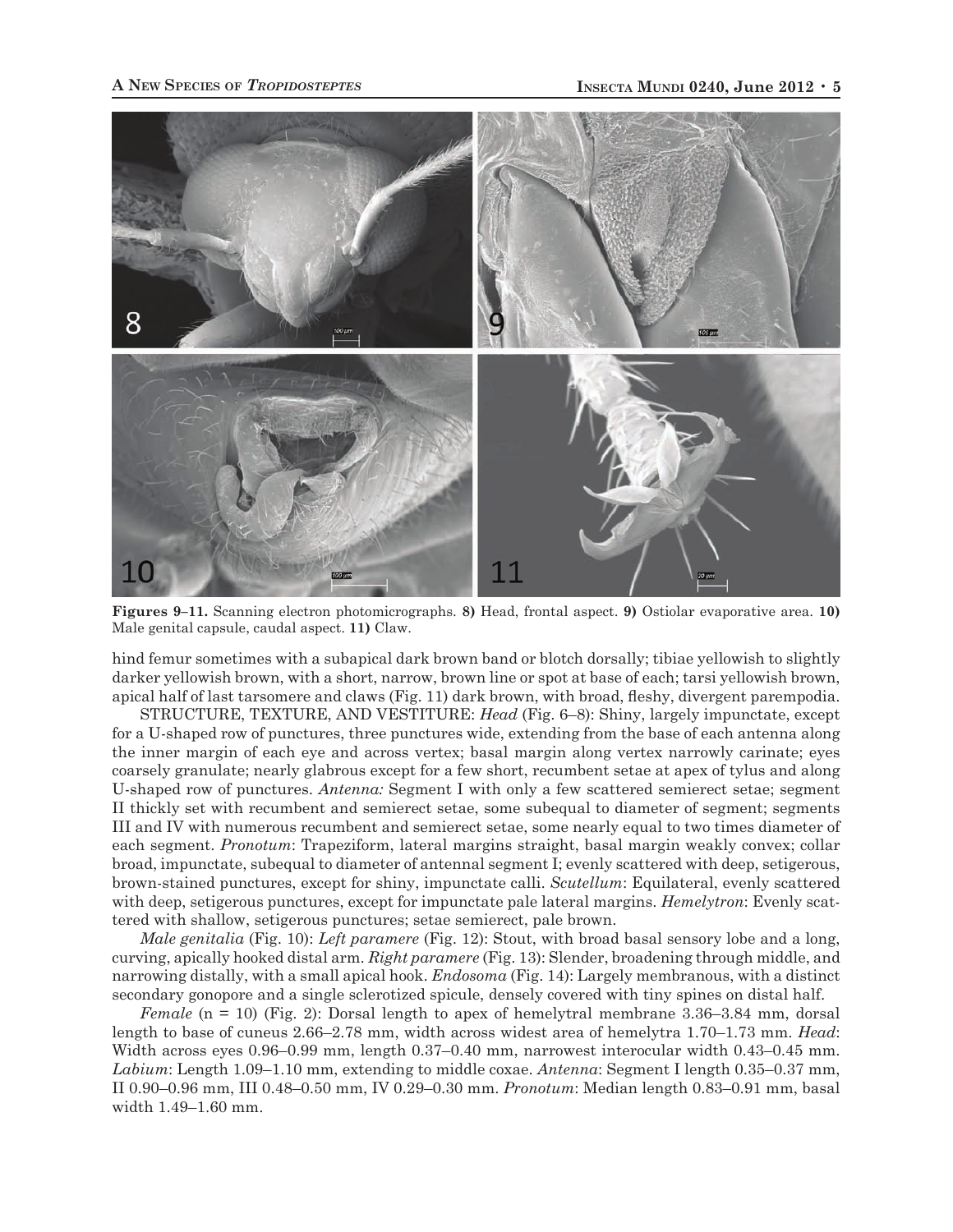

**Figures 12–14.** Male genitalia. **12)** Left paramere (a, caudal aspect; b, rotated left to show lateral arm). **13)** Right paramere, caudal aspect. **14)** Endosoma, with distinct secondary gonopore and single apically spinose spiculum.

Similar to male in color and pubescence, differing primarily in the overall broader body form and proportionately wider head and interocular width.

*Fifth Instar* (n = 5) (Fig. 3): Dorsal length 2.34–2.50 mm, dorsal width across base of wing pads 1.57–1.63 mm. *Head*: Width 0.83–0.93 mm, interocular width 0.37–0.48 mm. *Labium*: Length 0.93–0.99 mm, extending to bases of middle coxae. *Antenna*: Segment I, length 0.21–0.26 mm; II 0.51–0.59 mm; III 0.40–0.43 mm; IV 0.32–0.37 mm.

Shiny, broadly rounded. *Head*: Pale brownish yellow, eyes red, narrow transverse line across base of interocular space and apex of clypeus dark reddish brown. *Labium*: Stout, pale brownish yellow, with labrum and apical half of segment IV dark brown. *Antenna*: Pale yellow, with a narrow reddishbrown line on anterior face of segments I–IV. *Pronotum*: Pale yellowish brown, with each lateral margin sometimes with a narrow reddish-brown line. *Mesoscutal area*: Brownish yellow, with basal margin often accented with reddish brown. *Wing pads*: Pale brownish yellow, often margined with dark brown apically. *Abdomen*: Pale yellowish brown; lateral margins and transversely across dorsum of 7<sup>th</sup> or 8<sup>th</sup> segment reddish brown; ventral surface uniformly pale brownish yellow with lateral margins narrowly reddish brown. *Legs*: Uniformly pale brownish yellow, with a subapical brown spot on each hind femur and outer basal half of each tibia with a narrow reddish line.

*Egg* (n = 2, removed from female abdomen) (Fig. 16): Length 0.70–0.72 mm, width across operculum 0.16–0.18 mm, maximum width across basal third 0.19–0.21 mm. Elongate, convex distally; chorion smooth, white to creamy white; operculum distinct, protruding from leaf tissue *in situ*.

**Etymology.** The specific epithet "*forestierae*" is taken from the oleaceous host-plant genus, *Forestiera* Poiret.

**Host.** Florida swampprivet, *Forestiera segregata* (Jacq.) Krug and Urb. (Oleaceae).

**Distribution.** Known from Collier and Miami-Dade counties, Florida.

**Type material. Holotype** male, Florida, Collier Co., Naples, Naples Blvd., Moe's Restaurant area, 18 May 2010, 26° 13.02'N, 81° 46.16'W, D. L. Caldwell coll., taken on *Forestiera segregata* (Oleaceae) (USNM).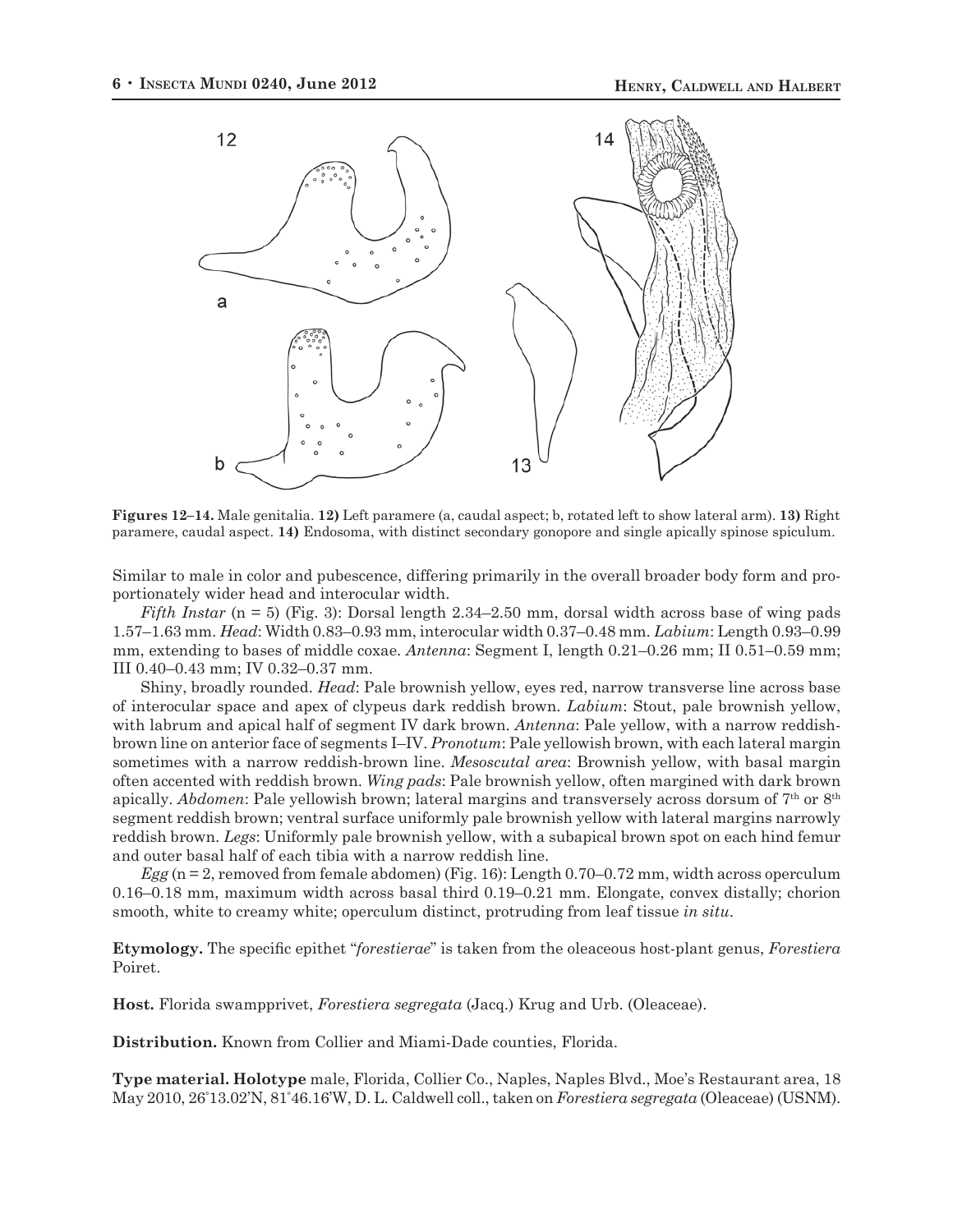

**Figures 15–18.** *Tropidosteptes forestierae* on host plant. **15)** Adults and nymph showing feeding injury and black spots of excrement. **16)** Egg inserted into host tissue. **17)** Partially defoliated *F. segregata* hedge resulting from feeding by *T. forestierae*. **18)** Healthy *F. segregata* hedge.

**Paratypes**: 1 female, Miami-Dade Co., Mont. Bot. Ctr., 30 May 2000, T. Dobbs, sweep net (USNM); 16 males, 12 females, same data as for holotype (4 males, 4 females FSCA; remainder in USNM); 47 males, 33 females, Florida, Collier Co., Naples, 6434 Naples Blvd., 26° 13.10'N, 81° 46.15'W, 14 May 2010, Scott Krueger coll., taken on *Forestiera segregata* (16 males, 16 females FSCA; remainder in USNM).

**Discussion.** All specimens of this species are from the Naples-Collier County site, except for a specimen swept in Miami-Dade County in 2000 by T. Dobbs. This latter specimen from the opposite side of the state indicates that *T. forestierae* probably occurs over much of the area where its host is found. According to the USDA, NRCS (2011) PLANTS Database, *F. segregata* is known from Florida, Georgia, and South Carolina (and Puerto Rico).

In May 2010, a large, trimmed, ornamental planting of swampprivet in parking lot island areas and property perimeters of a mini-mall about  $0.05 \text{ km} (= 0.08 \text{ mi})$  wide by about  $0.6 \text{ km} (= 0.1 \text{ mi})$  long in Naples, Florida, was found infested with an unknown plant bug. There were about 12 hedge areas, with the largest being about 0.6 km  $(= 0.1 \text{ mi})$  long, and about 12 parking lot islands, measuring 6 to 9 meters (about 20 to 30 feet) long. These were sheared and maintained at height of about 1.2 meters (= 4 feet). The plant bugs were causing severe yellowish-tan spotting, with many of the leaves dropping from the plants. Dark spots of varnishlike excrement were abundant on the undersides of the leaves (Fig. 16). Defoliation of about 10% of the hedges was noticed on 10 May 2010. At this time the plant bugs were very numerous and easily collected with a net. By late May or early June, large portions of the hedge were completely defoliated (Fig. 17). The mirids were still numerous during a follow-up collection on 18 May. In late May, the shrubs reportedly were sprayed due to the amount of damage being caused. Observations were not taken on a regular basis, but the defoliated hedges had refoliated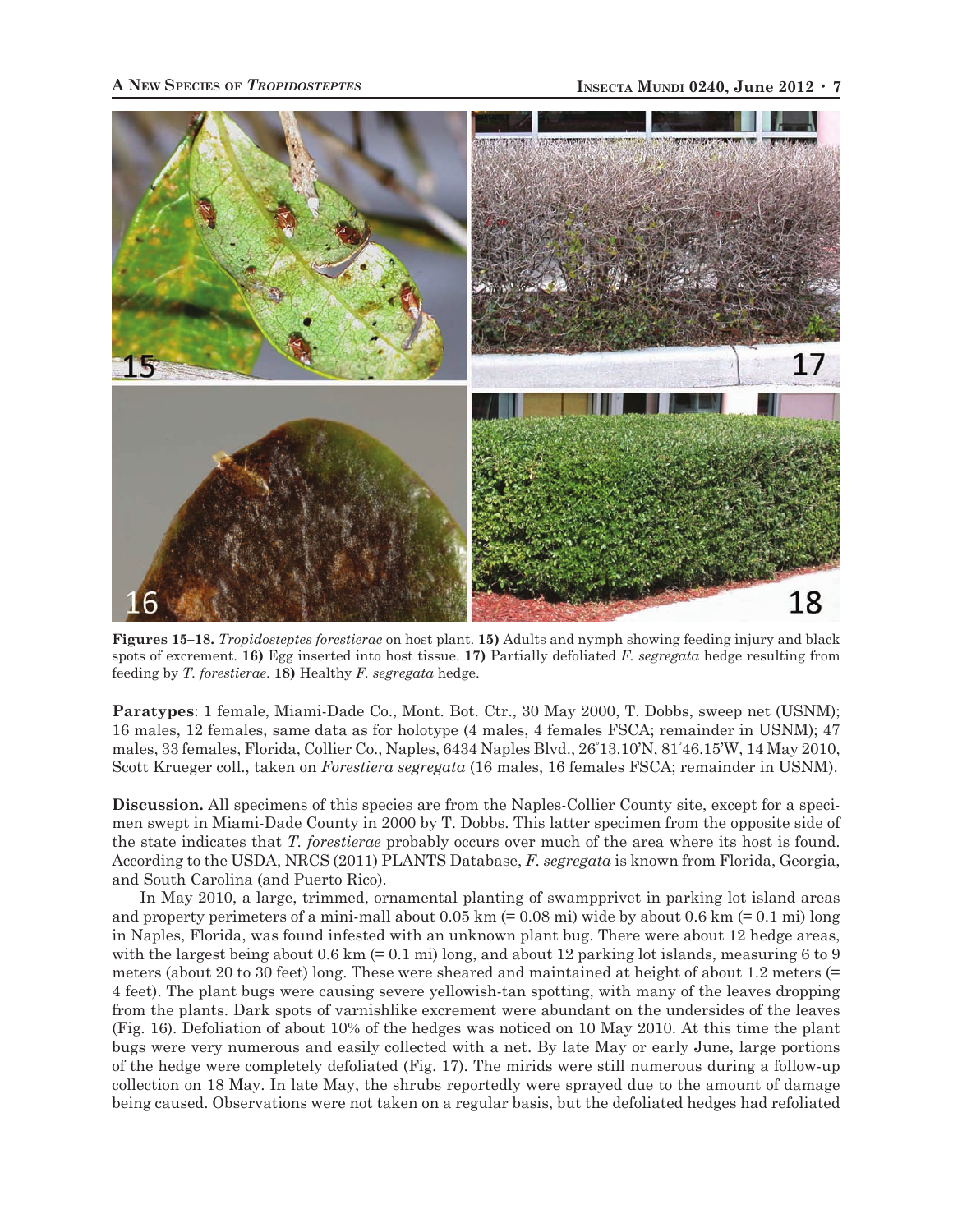by 2 November. Light plant bug damage was observed in May and August of 2011, but no living plant bugs were found, most likely because of preventive insecticidal treatments.

The following key includes the species of *Tropidosteptes* known from Alabama, Florida, Georgia, Kentucky, Louisiana, Maryland, Mississippi, North Carolina, South Carolina, Tennessee, Virginia, and West Virginia.

# **Key to the Species of** *Tropidosteptes* **Occurring in the Southeastern United States**

| 1.       | Lateral margins of pronotum without a thick, yellow, calloused line, at most with a thin carina                                                                                                                                                                                                                                                                                      |
|----------|--------------------------------------------------------------------------------------------------------------------------------------------------------------------------------------------------------------------------------------------------------------------------------------------------------------------------------------------------------------------------------------|
|          | concolorous with surrounding area, carina sometimes bordered ventrally by a slender black                                                                                                                                                                                                                                                                                            |
| $2(1)$ . |                                                                                                                                                                                                                                                                                                                                                                                      |
| 3(2).    |                                                                                                                                                                                                                                                                                                                                                                                      |
| 4(3).    | Dorsum, including scutellum, fuscous to black, pronotum sometimes indistinctly invaded with<br>small, irregular, pale areas around calli or a narrow pale line on disc; scutellum flat, level                                                                                                                                                                                        |
|          | Dorsum yellowish brown, with four to six blotches on pronotal disc, apical third and a spot on<br>the basal third of the corium, and a spot on either side of midline on scutellum dark brown;<br>scutellum convex, swollen above level of hemelytra T. quercicola (Johnston)                                                                                                        |
| $5(3)$ . | Mostly pale yellowish-brown species, with a black line on hemelytron bordering outer margin<br>of radius, curving mesad across apical area of corium; calli often with a diagonal dark brown<br>line through middle and sometimes with a slender dark ray extending onto disk                                                                                                        |
|          | Highly variable, pale yellow to dark species but always lacking a black line along radius; apical<br>half of corium red to fuscous, becoming more extensive on some specimens; pronotum yellow,<br>often with two to five longitudinal dark lines on disc (six subspecies/color forms described for<br>this species); membrane clear, even on darkest specimens T. amoenus Reuter    |
| 6(2).    | Scutellum yellow, with median line black, line sometimes not extending completely to apex;<br>outer margin of corium with a thick dark line widening from the base of embolium to the base<br>Scutellum yellow or yellowish brown, sometimes dark at middle of base but never with<br>median line black; emboliar margin always at least partly pale, apical third to half of corium |
| 7(1).    |                                                                                                                                                                                                                                                                                                                                                                                      |
| 8(7).    | Head, pronotum, scutellum, and most of hemelytra red; antennae, legs, and membrane black,                                                                                                                                                                                                                                                                                            |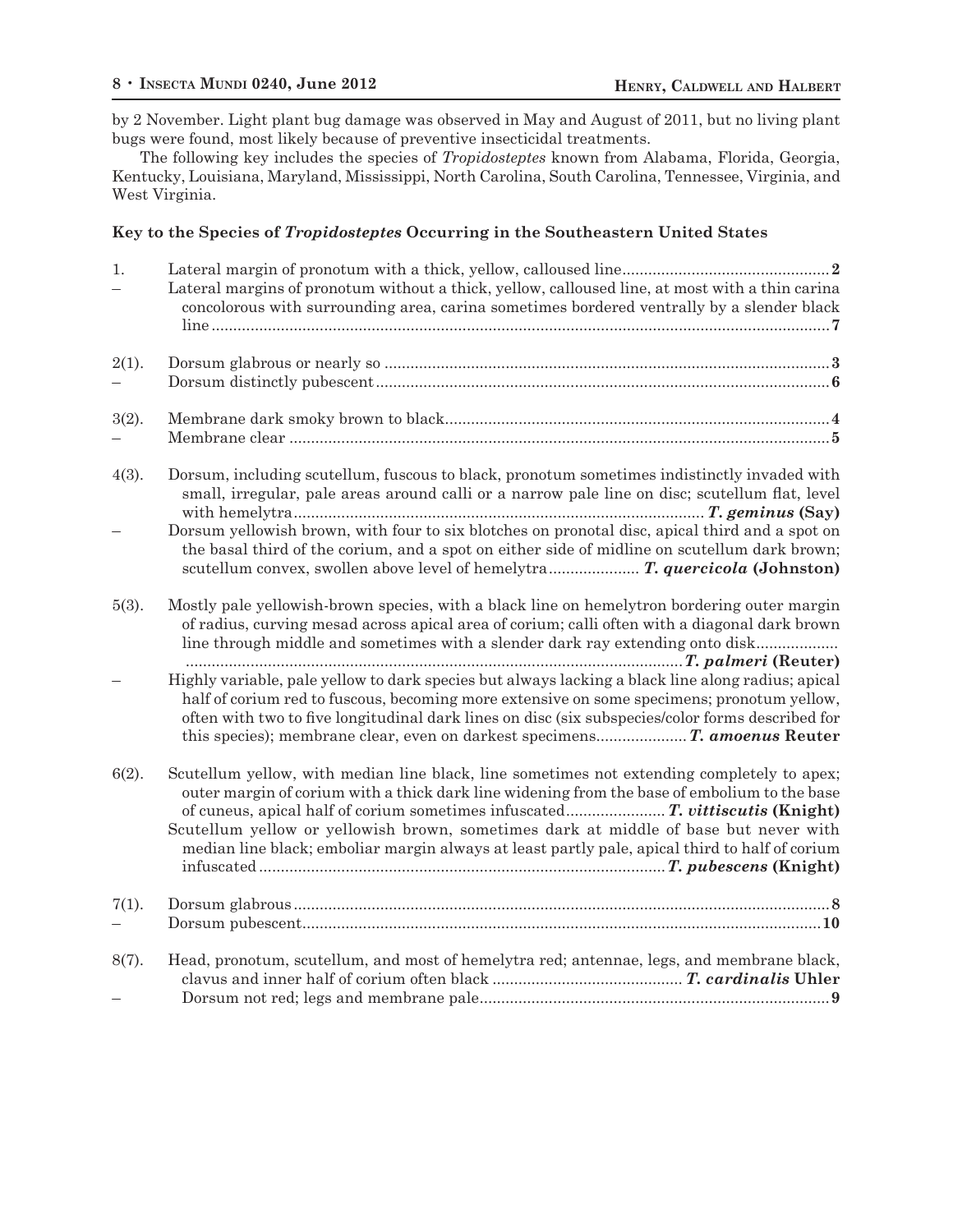| 9(8).      | Antennal segment I pale; lateral pronotal carina usually accented with a narrow fuscous line;<br>scutellum dark brown through middle, with median line and basal angles yellow, darkest<br>specimens sometimes lacking pale median line; cuneus pale, with apex brown to dark |
|------------|-------------------------------------------------------------------------------------------------------------------------------------------------------------------------------------------------------------------------------------------------------------------------------|
|            | Antennal segment I fuscous to black; lateral pronotal carina indistinct, without fuscous line;<br>scutellum predominantly yellow, sometimes with middle of base broadly infuscated; cuneus                                                                                    |
| $10(7)$ .  | Scutellum predominantly yellow, middle of base sometimes infuscated 11<br>Scutellum entirely fuscous or black, or yellow with dark brown lines through middle  14                                                                                                             |
| $11(10)$ . | Large, subparallel species, length greater than 5.00 mm; antennae black 12<br>Smaller, more elongate-oval species, length less than 4.5 mm; antennae pale 13                                                                                                                  |
| $12(11)$ . | Pronotum uniformly reddish to fuscous; hind femur pale, distally fuscous or with two subapical<br>brown bands; left paramere with basal process subequal to length of lateral arm                                                                                             |
|            | Pronotum pale, with calli and a broad ray behind each fuscous to black; hind femur uniformly<br>pale or with only a vague subapical brown band; left paramere with basal process much shorter                                                                                 |
| 13(11).    | Dorsum, including calli, uniformly pale yellowish brown, with only a short, oblique darker<br>brown line at apex of corium, extending slightly onto base of paracuneus, and a narrow fuscous                                                                                  |
|            | Dorsum yellowish brown, with calli fuscous to black, corium with a line along costal margin<br>and apical third brown, darker specimens sometimes with a dark ray behind each callus                                                                                          |
| $14(10)$ . | Pronotum, scutellum, clavus, and corium uniformly black; cuneus, legs, and most of antennae                                                                                                                                                                                   |
|            | Dorsum largely yellowish brown to dark brown; scutellum dark brown with median line and                                                                                                                                                                                       |
| $15(14)$ . | First and usually second antennal segment black; hind femora with two subapical brown to                                                                                                                                                                                      |
|            | Antennae pale yellowish brown, inner margin of segment I sometimes infuscated; hind femora<br>uniformly pale yellowish brown, sometimes with a small, subapical, brown spot                                                                                                   |

# **Acknowledgments**

We thank Michele Touchet (Systematic Entomology Laboratory [SEL], Agricultural Research Service, USDA, c/o National Museum of Natural History, Smithsonian Institution, Washington, DC) for the adult and nymphal habitus images, Scott Whittaker (Smithsonian Institution, Washington, DC) for SEM assistance, Scott Krueger (FSCA) for collecting a large part of the types series, and Richard E. Weaver, Jr. (FSCA) for identifying the host plant. Alex S. Konstantinov (SEL), Michael G. Pogue (SEL), and Alfred G. Wheeler, Jr. (Clemson University, Clemson, SC) kindly reviewed the manuscript and offered comments for its improvement. USDA is an equal opportunity employer. For SEH, this is Florida Department of Agriculture and Consumer Services, Division of Plant Industry, Entomology Contribution Number 1208.